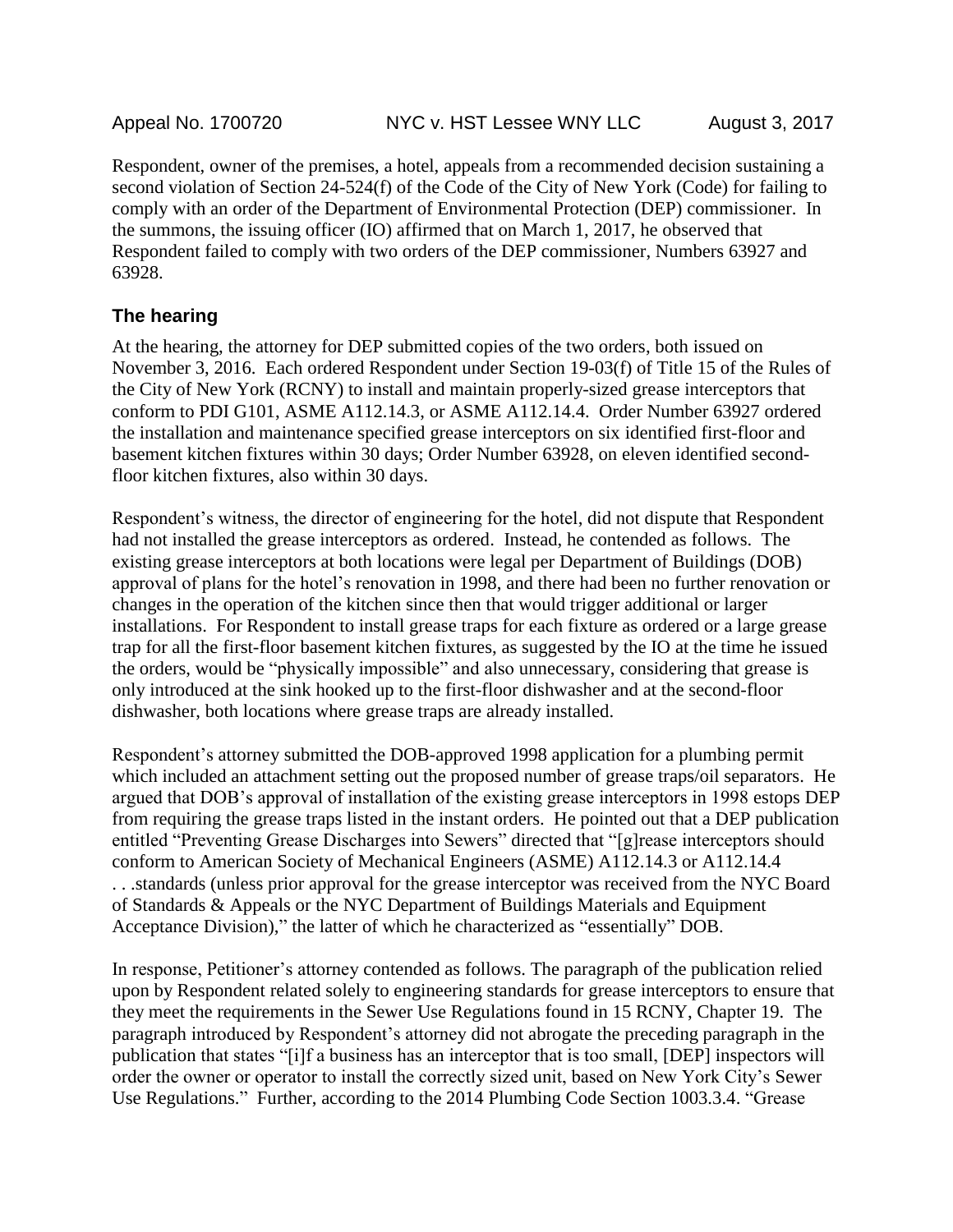interceptors and automatic grease removal devices shall be sized in accordance with the rules of the [DEP]. Grease interceptors and automatic grease removal devices shall be designed and tested in accordance with PDI G101, ASME A112.14.3 or ASME A112.14.4 and shall be installed in accordance with the manufacturer's instructions." Under 15 RCNY 19-11(a) the sizing of grease interceptors must similarly comply with criteria specified in applicable tables in Chapter 19.

The hearing officer sustained the violation, finding that Respondent's evidence did not refute the charge. She concluded that DOB's 1998 approval of the plumbing work showed only that the renovations in the premises were made in compliance with the Building Code in effect at that time and according to the plans submitted and approved. It was not an approval of the adequacy of the grease interceptors, only their installation according to the plans. Moreover, while Respondent's evidence states that DOB's Materials and Equipment Acceptance Division had the authority to determine appropriate grease interceptors, Respondent did not show approval by that division.

## **The issue**

The issue on appeal is whether it is a defense to the violation that the installation of the grease interceptors was approved by DOB in 1998.

# **Applicable law**

Under Code Section 24-524(f), in pertinent part, it is unlawful to fail to comply with an order issued by the DEP commissioner.

Section 19-03(f) of 15 RCNY provides that "[a]ll pretreatment and monitoring devices, including but not limited to a grease or oil interceptor, whether required to be installed by order of the commissioner or by any other law or regulation and located on any premises, shall be the proper device and correctly installed, maintained and operated."

Section 19-11(b) of 15 RCNY, Best Management Practices for Non-Residential Direct and Indirect Dischargers of Grease to the Public Sewer System, in pertinent part provides as follows.

(a) Grease interceptors shall be installed in waste lines which may receive grease from non-residential direct and indirect dischargers, including but not limited to those leading from pot wash sinks, woks, soup or stock kettles, food scrap sinks, scullery sinks, meat and/or poultry and/or fish preparation sinks, floor drains, automatic dishwashers, scraper sinks, or other similar plumbing fixtures, in all restaurants, kitchens, cafeterias, clubs, butcher shops, slaughterhouses, fish markets, supermarket food processing areas, delicatessens, or other non-residential establishments where grease may be introduced into the drainage system. Sizing of grease interceptors shall comply with the criteria specified in this section, including applicable Tables I and/or II.

(b) All prefabricated grease interceptors shall be approved by the New York City Board of Standards & Appeals prior to July 10, 1991, approved by the New York City Department of Buildings Materials and Equipment Acceptance Division prior to July 1, 2008, or shall conform to PDI G101, ASME A112.14.3 or ASME A112.14.4 and shall be installed in accordance with the manufacturer's instructions.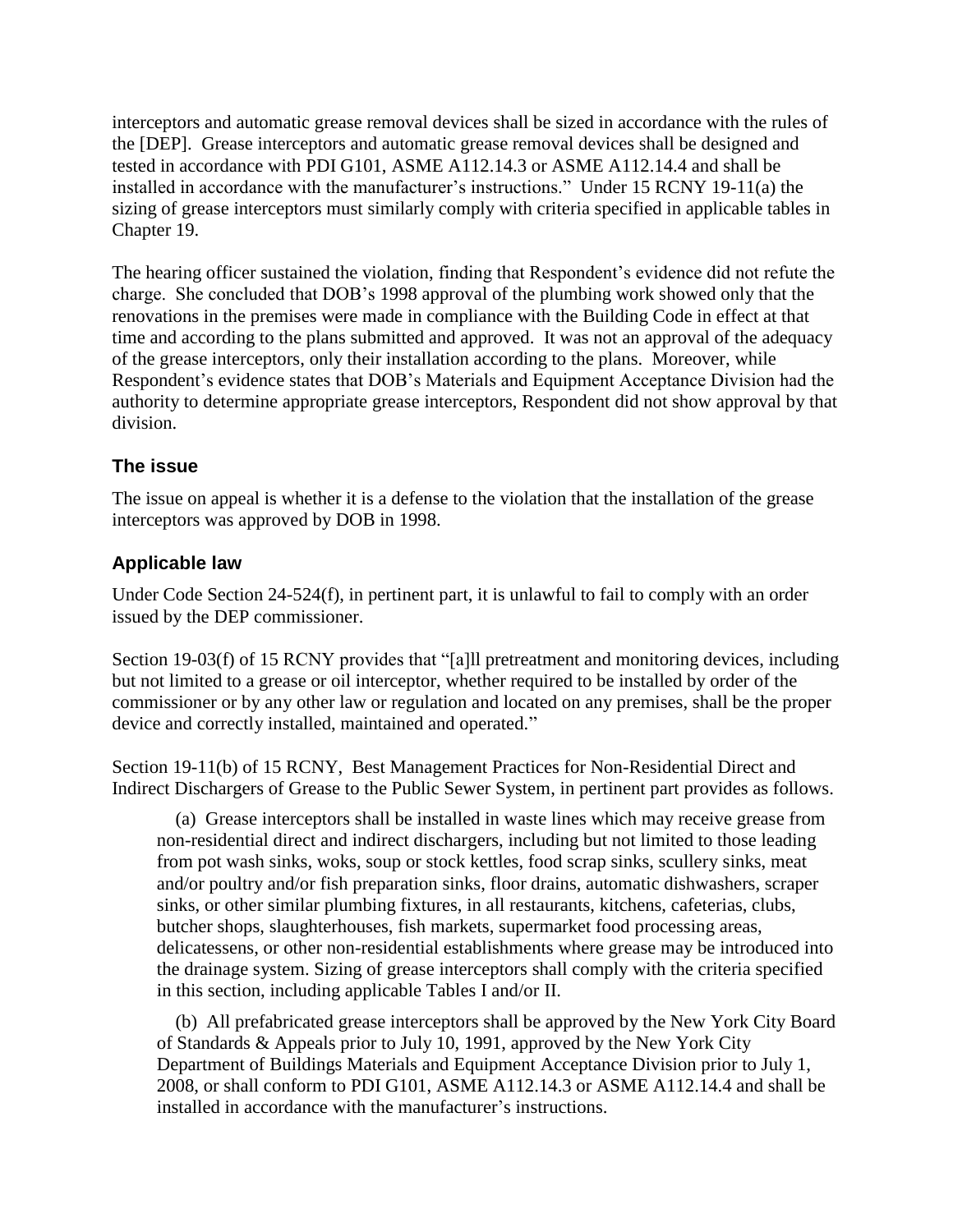#### **The appeal**

On appeal, Respondent's attorney reiterates Respondent's hearing testimony and his arguments. He further argues that neither Plumbing Code Section 1003.3 nor 1003.3.4 or 15 RCNY Section 19-11 was cited in either of the Commissioner's orders and therefore they failed to give proper notice to Respondent that Petitioner intended to enforce those provisions.

Petitioner did not answer the appeal.

## **The Board's determination**

Having fully reviewed the record, the Board finds that the hearing officer's decision is supported by the law and a preponderance of the evidence and denies the appeal.

## *Prior approval by DOB not a defense*

On this record, the Board finds that it is not a defense to the violation that the installation of the existing grease interceptors in the premises was approved by DOB. Respondent asserted that it installed and operated the grease interceptors in accordance with applicable laws, as evidenced by the issuance of the DOB approval of permit application which referred to the installation of the grease interceptors. However, that the grease interceptors may have been installed according to DOB-approved plans does not establish compliance with the provisions of the specifications set out in the 2014 Plumbing Code and the public sewer use rules in 15 RCNY Chapter 19, as well as in the commissioner's orders issued under 15 RCNY Section 19-03(f). Nor does it override DEP's authority to determine the number, size, and capacity of grease interceptors required to be located in the areas cited. *Cf. NYC v. Jalapenos Mexican Restaurant* (Appeal No. 1501253, January 28, 2016) (finding that exhaust installation in accordance with DOB-approved plans and FDNY permit did not establish compliance with the NYC Air Pollution Control Code).

In addition, the Board further notes that (1) 15 RCNY Section 19-11(a) requires the installation of grease interceptors in any waste line that "may receive grease" without limitation as regards volume or likelihood, and (2) while Section 19-11(b) of 15 RCNY allows approval by the DOB Materials and Equipment Acceptance Division as an alternative to compliance with the PDI and ASME standards set out in the commissioner's orders, as the hearing officer found, Respondent failed to establish approval of its grease interceptors by that division of DOB.

Accordingly, the Board affirms the hearing decision sustaining a second violation of Code Section 24-524(f) and imposing the civil penalty of \$600.